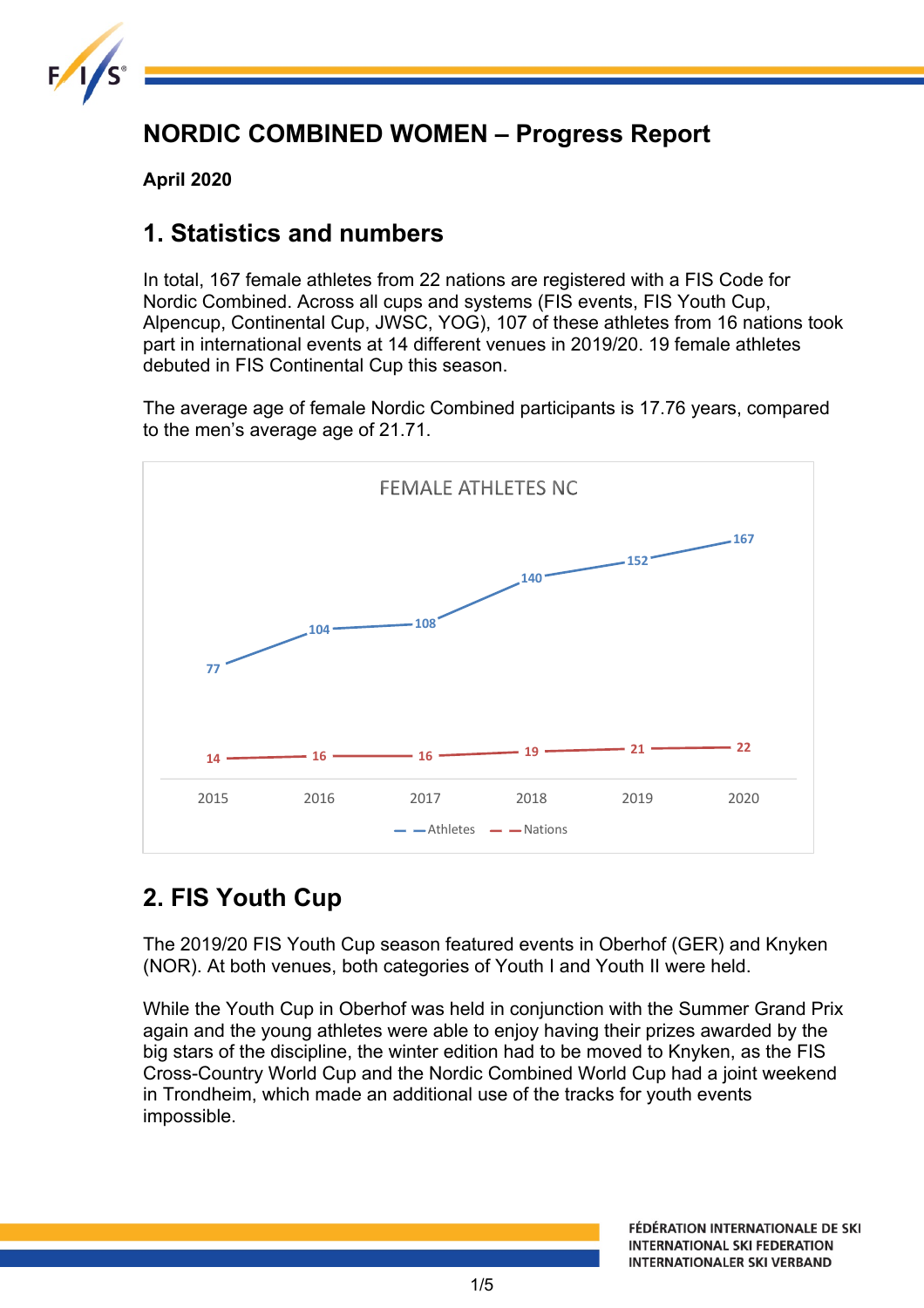

#### **Statistics**



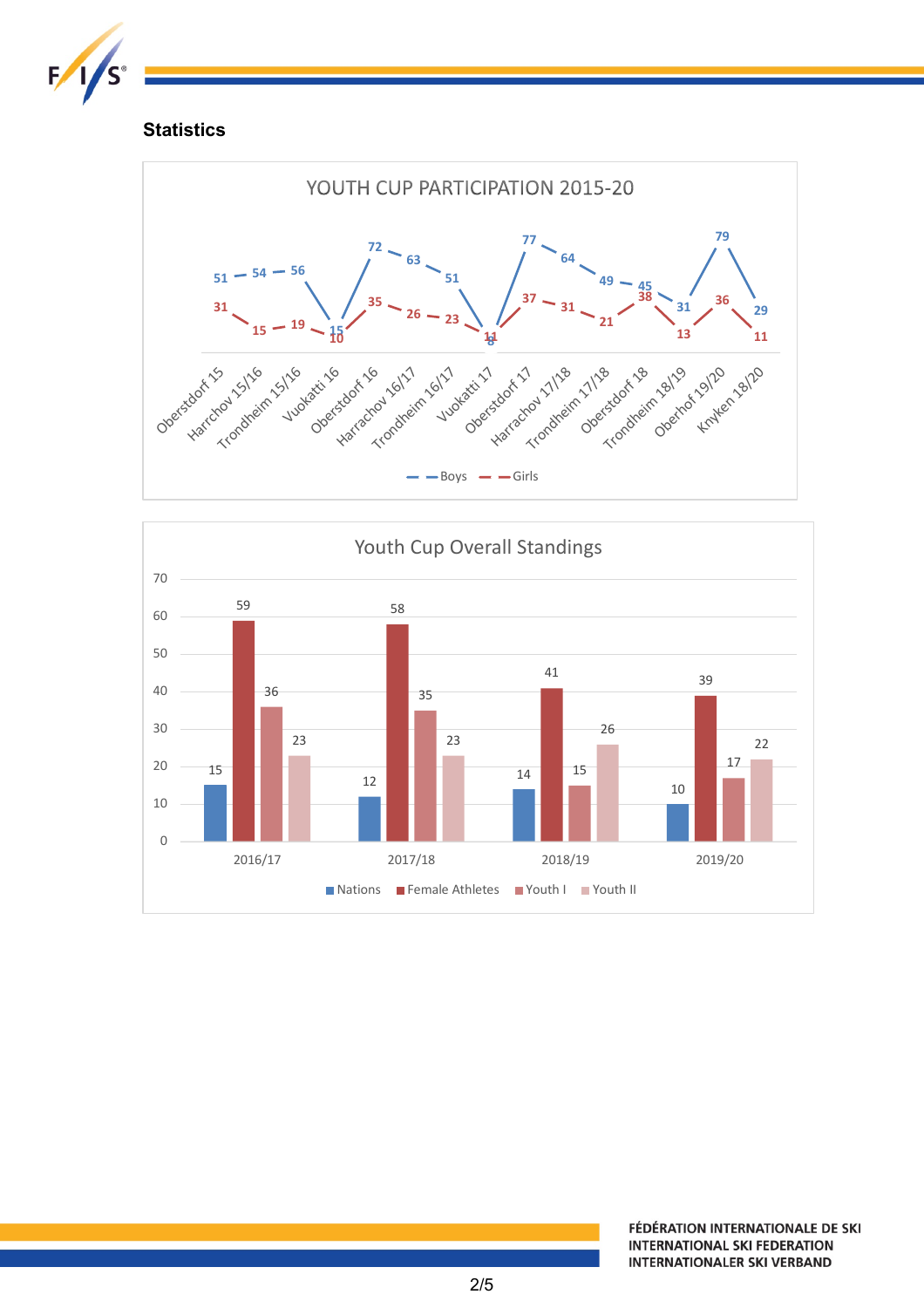

### **3. Women's Continental Cup**

The third winter of the Women's Nordic Combined Continental Cup featured a calendar with 12 events at five venues. The weekend in Otepää (EST) had to be cancelled due to the snow situation (same as for the men's World Cup), which brought the final number of Women's COC events to 10.

Next to the Individual Gundersen 5 km format, the calendar featured Mass Starts and the first-ever Mixed Team event on Continental Cup level in Eisenerz (AUT), which was a resounding success. Ten teams of two women and two men took part, with the win going to Norway.

The overall number of participating women in the Continental Cup was stable with 48 women in points. The number of nations with athletes in points dropped from 17 to 13 (AUT, CAN, EST, FIN, FRA, GER, ITA, JPN, KAZ, NOR, SLO, RUS, USA).

# WOMEN'S COC PARTICIPATION 2019/20 **34 23 18 13 11 9 6 5** Park City (USA) Rena (NOR) Eisenerz (AUT) Nizhny Tagil (RUS)  $-$  Athletes  $-$  Nations

#### **Statistics**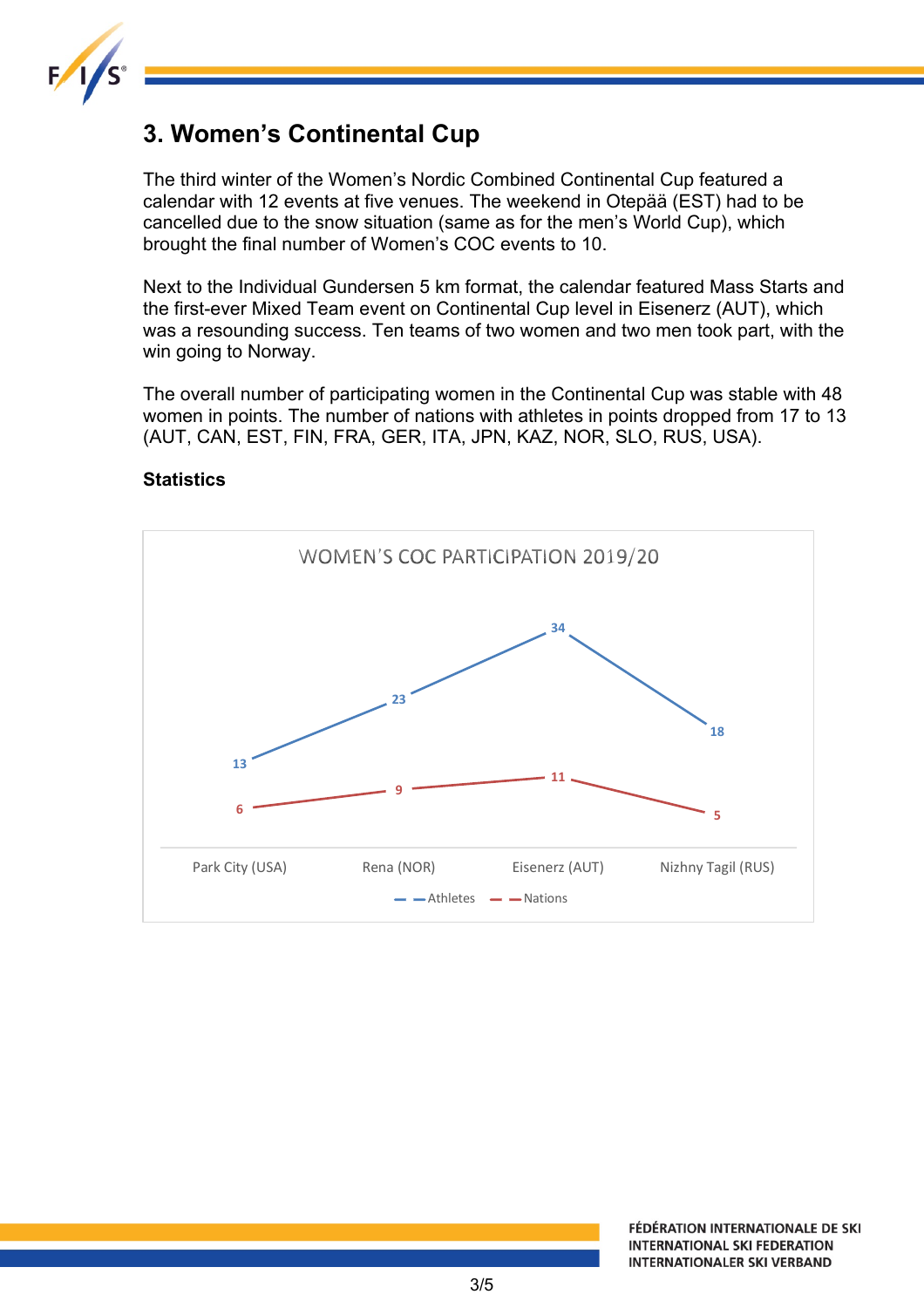

## **4. FIS Junior World Ski Championships**

The Nordic Combined women had their second FIS Nordic Junior World Ski Championships in Oberwiesenthal (GER). Jenny Nowak (GER) succeeded Ayane Miyazaki (JPN) as the gold medallist, ahead of Gyda Westvold Hansen (NOR), who defended her silver medal. Lisa Hirner (AUT) took bronze.

The Mixed Team Event also debuted on the JWSC level with 11 teams on start. The gold medal went to Norway, ahead of Germany and Japan.